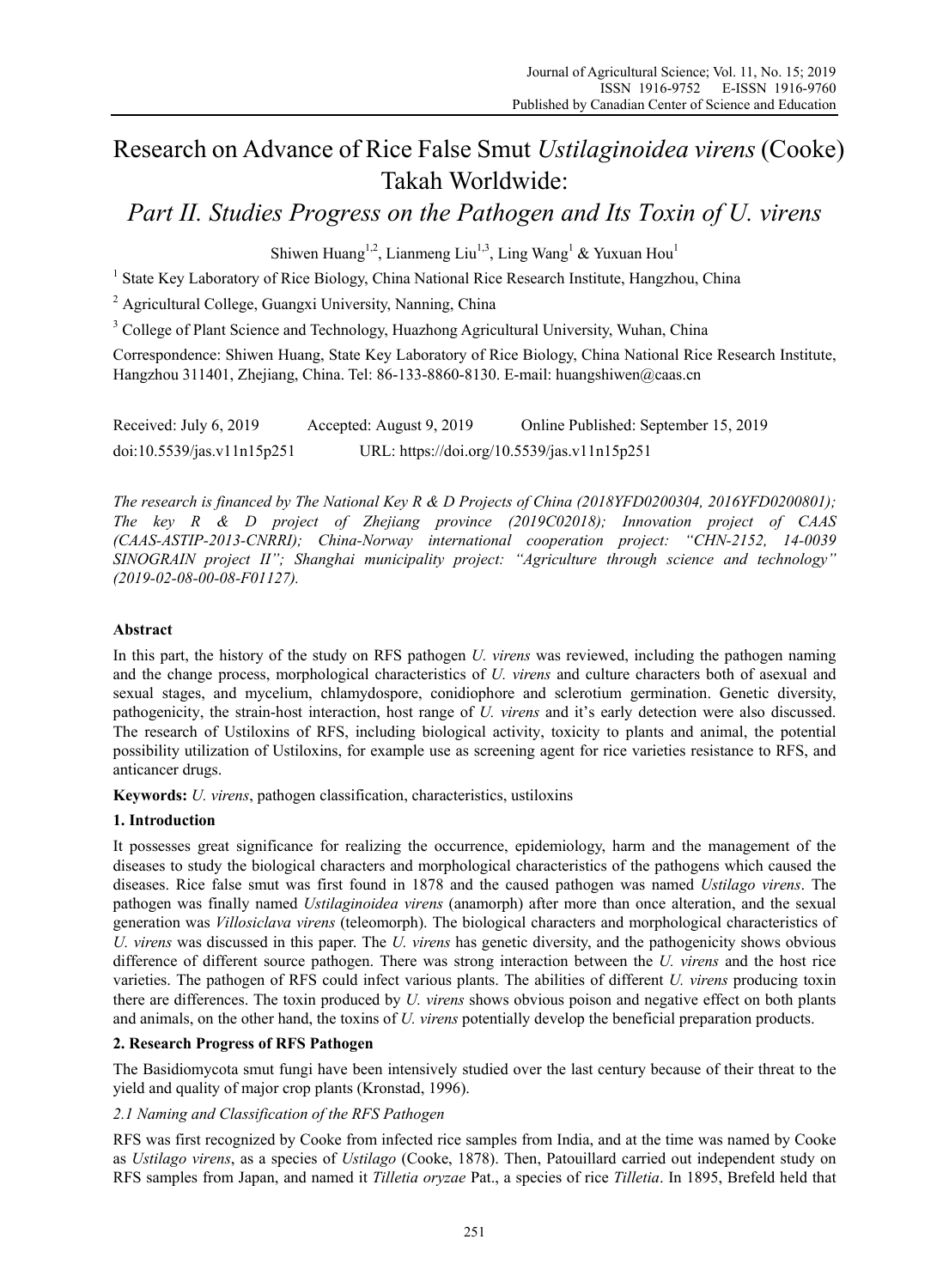the development and sporulation pattern of *Tilletia oryzae* Pat. was similar to an asexual stage of *Ustilaginoidea*, namely the sac fungi of *Ustilaginoidea*. Therefore, *U. virens* was transferred to the genus of *U. virens*, and its name was changed by Brefeld to *U. oryzae* (Pat.) (Padwick, 1950; Ou, 1985; Tanaka et al., 2008b). In 1934, Sakurai found that the sexual spores of the pathogen, the sporangia sclerotium produced by sclerotium germination and the fungus was attributed to the Ergot fungi genera of sac fungi known as *Claviceps virens* (che). However, it did not obtain a valid name for various reasons. The teleomorph of *U. virens* had been named *Claviceps virens* (Sakurai ex Nakata) and *Claviceps oryaze-sativae* (Hashioka) because its characteristics of teleomorph are similar to those of *Claviceps* (Hashioka, 1971). Due to the fact that the characteristics of the spores in the conidiospore stage of *Claviceps* and *U. virens* differed, the name has not been admitted in academy (Dodan et al., 1996). In 1988, Ahuja and Payak proposed that the genetic difference discrimination of family should not be based on the same sex in most cases, instead it should be based on the characteristics of conidial stage. They also suggested that *U. virens* (che) was the valid name of the pathogen *U. virens*, and *Claviceps oryzae sativae* was its alias (Ahuja et al., 1988). This name has gradually been accepted in academic circles, thus RFS was officially named as *U. virens*. Until 2008, RFS has been independent of Claviceps by Tanaka based on comparative research, and the sexual state was named as *Villosiclava virens* (Tanaka et al., 2008a, 2008b).

However, the molecular phylogenetic analysis, which based on both large subunit of the rRNA gene and acetaldehyde dehydrogenase gene sequences, revealed that members of *Ustilaginoideae* are distinct from teleomorph genera of *Clavicipitaceae* and should be recognized as amonophyletic group within *Hypocreales* (Bischoff et al., 2004; Tanaka et al., 2008b). As a result, it was suggested *Villosiclava virens* as the new name for the teleomorph of *U. virens* (Tanaka et al., 2008a), which was accepted and used in recent reports (Ashizawa et al., 2012; Fu et al., 2012; Tang et al., 2012).

A new type of *U. virens* strain was isolated from white false smut balls. The pathogenicity test and the analysis results of isoenzymes and RAPD demonstrated that the taxonomy of albino strains was independent of *U. virens*. Whether or not it can establish its new position as a species still requires further research (Wang et al., 1998, 2008b; Jecmen et al., 2015).

# *2.2 Morphological Characteristics of Pathogens*

The *U. virens* forms smut ball on the rice panicle, the symptoms (smut ball) produced by *U. virens* are visible after flowering only (Biswas, 2001), its color changes from cream white, yellow to dark green or dark brown with the passing of time, and this is the conidia pedestal. The spore pedestal section is divided into three layers: the outer layer of yellow green is mature chlamydospores, the middle orange layer is hypha and spore, and the inner white or pale yellow layer is radial hyphae and spores that are in the process of being formed (Ou, 1985; Lee et al., 1992; Biswas, 2001). The morphological characteristics of *U. virens* include the asexual stage and sexual stage.

#### 2.2.1 Morphological Characters in Asexual Stages

The vegetative state of *U. virens* includes mycelia, chlamydospores and conidia. Chlamydospores are conidiospores with thick walls, round or ovular in shape, with a size of  $4.5-7.8 \times 4.5-7.0$  µm, and yellow to dark brown in color. The cell wall is thick, and on the surface there is a large amount of verruca (Zhang, 1988). The chlamydospore on the white false smut of RFS balls is spherical, colorless and transparent, and the outer wall is smooth (Verma et al., 1988; Wang et al., 1997). Under appropriate conditions, chlamydospore germinates and produces a germ tube, and the germ tube forms dissepiment and differentiates into conidiophores. The tips of the conidiophores produce secondary conidium (Zhang, 1988). Conidiospores are thin-walled spores, ovoid or oblong in shape, with a size of 2.6-8.0×2.0-5.0 μm, have single cells, colorless and transparent, and have a smooth appearance (Mulder et al., 1971; Zhang et al., 2003a, 2003b, 2003c).

#### 2.2.2 Morphological Characters in Sexual Stages

The sexual stage of RFS mainly includes the formation of stroma by sclerotium germination, ascus and ascospore. The fungus can form sclerotium on rice diseased grain. Sclerotium is black, hard, falls off easily, fusiform, horseshoe shape and various shapes, and has irregular sizes (length of 2-20 mm). The newly grown stroma is usually yellow in color, and the color turns black green after reaching maturity. The monolayer in stroma has many perithecia, the perithecium is ovular or pear-shaped, with a front opening, and the size is 357.5  $\times$  247.0 μm, containing about 300 asci. The asci have a long cylindrical shape, colorless and transparent, and have a smooth surface, with a size of 130-234 × 3.12-5.2 μm and 8 ascospores within. The ascospore is colorless unit cells, linear, easily broken, with a size of  $52-176.8 \times 0.52-1.04 \mu m$  (Zhang et al., 2003a, 2003b).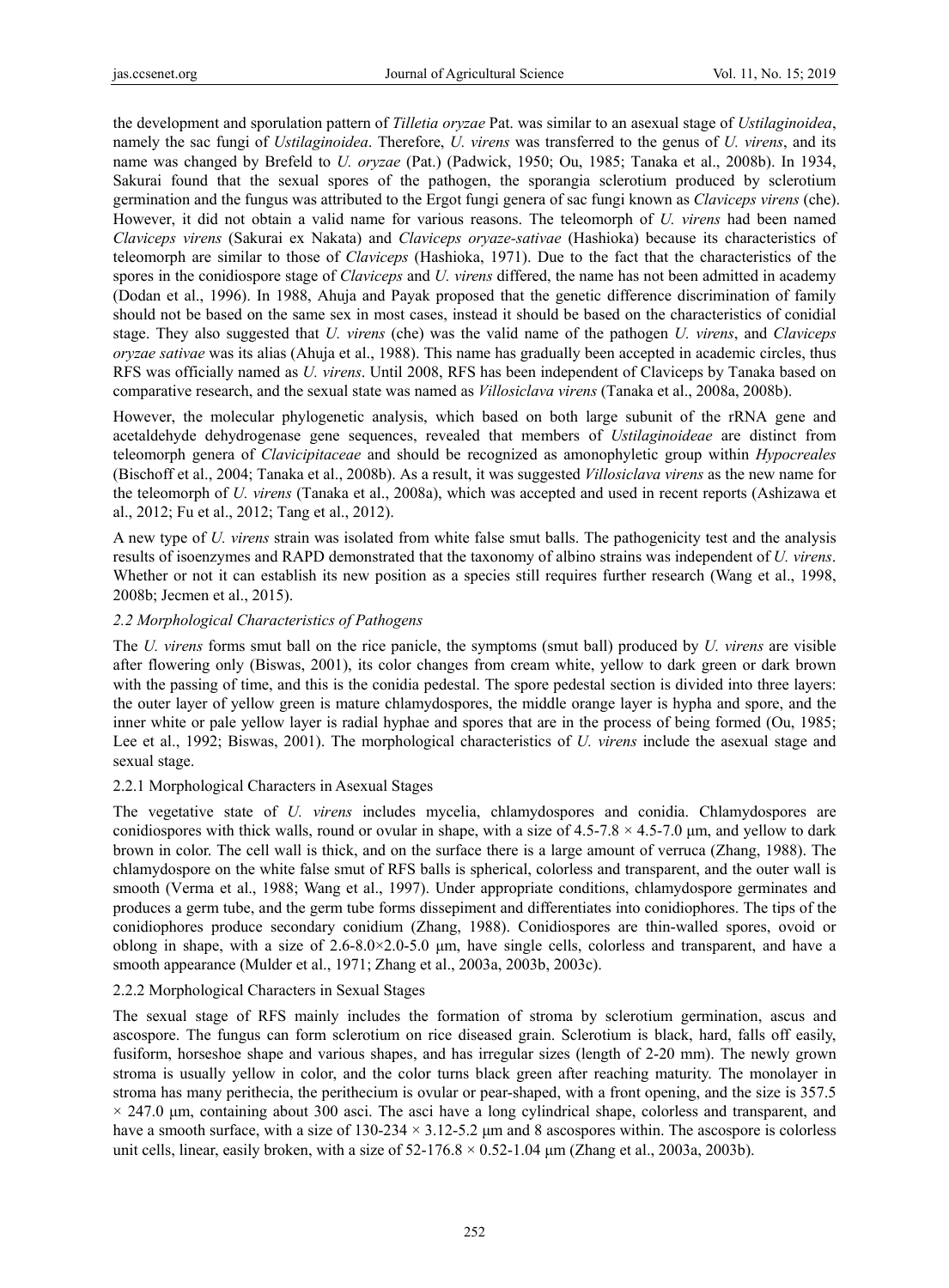# *2.3 Culture Characteristics of U. virens*

#### 2.3.1 Isolation of Pathogenes

The pure isolate of RFS pathogen *U. virens* was acquired for the first time in 1895 by Brefeld. In 1975, Sharma & Joshi isolated conidiospores from a fresh sclerotium on a yeast PDA medium (Wang et al., 1990; Zhou et al., 1999; Ji, 2001; Chen, 2004). Thereafter, the isolation technology of *U. virens* has been further developed and improved. At present, the main methods of separation of *U. virens* include the tissue, sclerotia, RFS ball isolation method and chlamydospore suspension method.

# 2.3.2 Mycelium Culture

The mycelium growth rate is related to environmental conditions and medium types. The temperature range of mycelial growth is 10-37 °C, and the optimum temperature range is 26-28 °C. The pH range is 3-10, and the most suitable pH is 5-7. Light demonstrates no significant effect on mycelia growth. The growth rates of *U. virens* in different media are different. The optimum carbon source of mycelial growth is sucrose, followed in order by maltose, glucose and starch; the optimum nitrogen source is L-asparagine; inorganic salt is a mixture of disodium hydrogen phosphate and magnesium sulfate (Lu et al., 1996; Zhang et al., 2003a; Pan et al., 2007a; Wang et al., 2012a). The optimum nitrogen and carbon source for different virulent strains different (Wang et al., 2013). The growth speed of different growing stage of *U. virens* is different at various media. The growth of *U. virens* in PDA and PSA media is slow, while large amounts of sclerotia may be produced in the PDYP medium (Zhou et al., 1999).

The sporulation ability and pigmentation of *U. virens* are positively correlated with pathogenicity, and the strain growth rate is negatively correlated with pathogenicity (Wang et al., 2013). In the same kind of solid medium, the colony morphology and color of *U. virens* strain in the initial stage are similar, but different characteristics appear after one month of culturing (Zhou et al., 1999).

#### 2.3.3 Chlamydospore Culture

The production of chlamydospores of *U. virens* is correlated with sporulation ability and medium type. Some *U. virens* strains have sporulation ability, and some strains cannot produce spores (Verma et al., 1988; Cheng et al., 1996). An oatmeal liquid medium is more conducive to *U. virens* produced chlamydospores than in the liquid media of PS and PD (Zhou et al., 1999).

The life span of chlamydospore is quite long, as it can survive for more than 19 months under dry conditions (Lv et al., 1994). The optimum temperature for chlamydospore germination is 28 °C, and the optimum pH value is 5.8-6.3 (Lu et al., 1996). Some nutrients could improve the germination rate, proper order is 2% sucrose > 2% maltose  $>$  rice washing water  $>$  2% millet sprout liquid. The rice tissue liquid in different parts is also conducive to spore germination, and the effect of pollen was the best. Under suitable temperature, the germination rates of yellow chlamydospore in water and rice pollen exceed 80% and 90% after culturing for 5-6 h, and the dark green chlamydospores were only 10% and 35%, respectively (Liu et al., 1989). pH value showed a significant effect on the germination and sporulation of chlamydospore, Neutral partial acid was conducive to germination and sporulation of chlamydospores, but peracid or parlkaline (pH 3.0 and pH 10.0) obviously inhibited sporulation and spore germination (Wang et al., 1998). Regarding the effects of light on the germination of chlamydospores, there are several different views. Wang (1988) and Liu et al. (1989) held that sunlight, fluorescent lamp, UV lamp irradiation had no significant effects on chlamydospore germination, but they could inhibit the formation of microspores (Wang, 1988; Liu et al., 1989). However, Lu et al. (1996) demonstrated that light had a stimulating effect on the germination of spores.

# 2.3.4 Conidiophore Culture

Conidia production and germination of *U. virens* are closely related to strains and culture conditions. Some strains can produce conidia, while some cannot. The same *U. virens* was cultured in four types of media for 144 h, and the medium with the most sporulation quantity was PS, followed in order by PD, YPPD and PW (Wang et al., 1998). *U. virens* was cultured in a liquid medium for 7-9 d at a temperature of 26 °C, and the cultured mycelium was placed into the plate medium for culturing for 3-5 d in the dark, after which a large number of spores was produced (Fujita et al., 1989). A large number of conidia were also produced by shaking the culture of mycelia in a PS medium for more than 7 d (Lu et al., 1996).

Potato, glucose and rice juice solid medium are the most suitable media for mycelium growth, while potato and dextrose broth are the most suitable for mycelial growth and sporulation (Lv et al., 2009). *U. virens* was cultured in PSB medium at altered temperatures of 22-29 °C and a constant temperature of 28 °C under natural lighting conditions for shaking culture for 12 d, and the lowest sporulation quantity reached 6.3  $\times$  10<sup>7</sup>/mL, followed by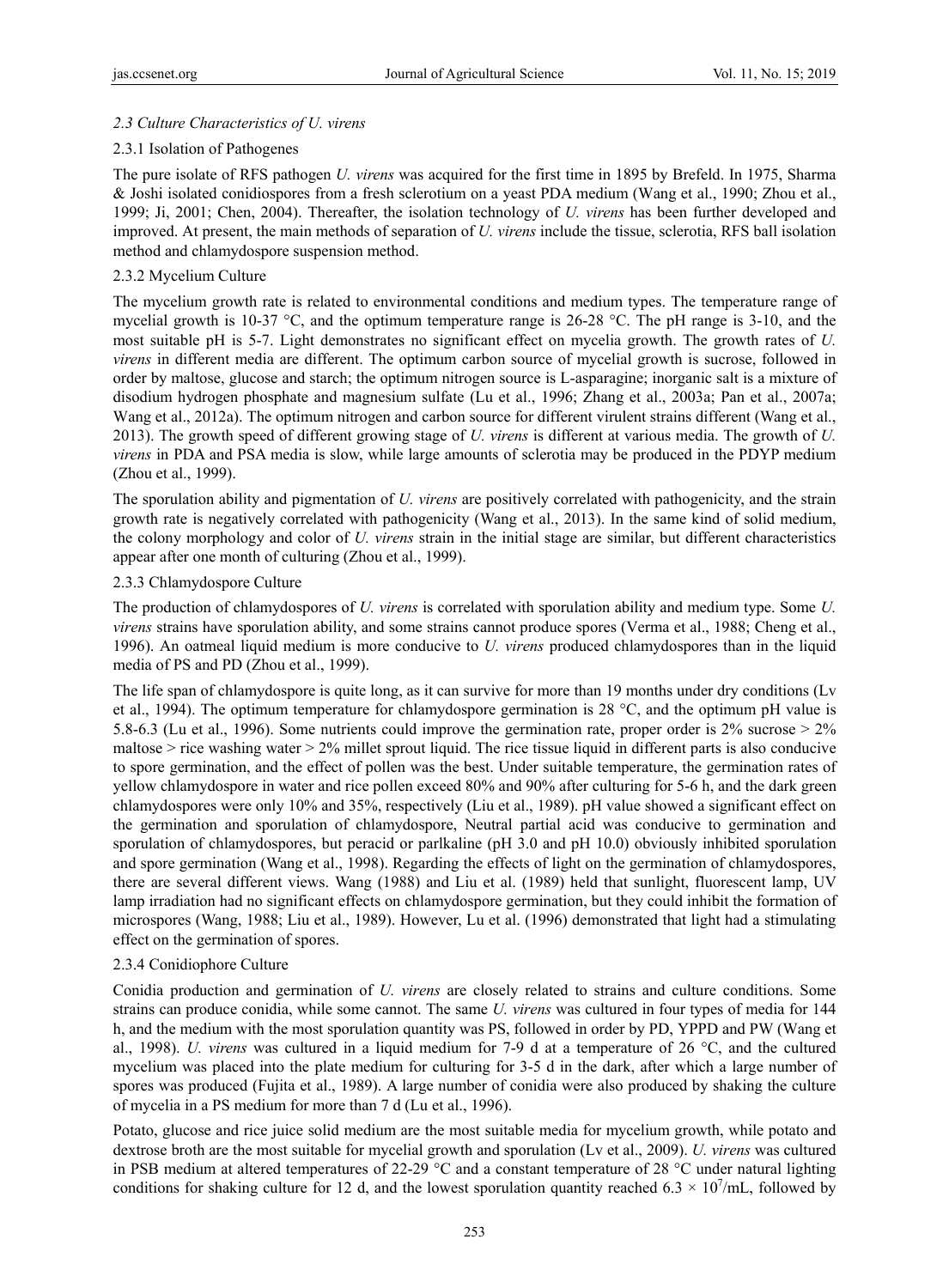PDB medium, at  $1.1 \times 10^6$ /mL (He et al., 2011). The conidia germination temperature was 22-31 °C, and the optimum temperature was 28 °C, the optimal pH was 6-7. The PSA media was most suitable for germination (Zhang et al., 2003a, 2003b). *U. virens* was cultured in a PSB for 9 d, and the conidia concentration reached 7.2  $\times$  10<sup>7</sup>/mL (He et al., 2011). More than 12 months can survive if *U. virens* was periodically transferred in paraffin oil storage, which was known as suitable method for the storage of *U. virens*.

#### *2.4 Sclerotium Germination*

The temperature, humidity and illumination could affect the germination of sclerotium. The germination of *U. virens* sclerotia must undergo a period of dormancy. After winter dormancy, the sclerotium is more conducive to producing sporophores and ascospores. Whether the collected sclerotia germinate and produce sporophores, 12 h of light is needed (Dong et al., 1989). Sclerotia do not germinate after wintering under dry conditions, while at moist conditions and the temperature is 26-28 °C it could germinate. The dormant period of sclerotia can reach up to more than 6-7 months when the average temperature is below 20  $^{\circ}$ C, while the average temperature is above 27 °C, the dormant period is 3-6 weeks (Liao, 1994).

# *2.5 Genetic Diversity of U. virens*

Information about the genetic diversity and population structure of *U. Virens* is essential for rice breeding and efficient control of the RFS (Sun et al., 2013).

Strains isolated from different regions or different rice varieties are distinguishable in genetic diversity and in virulence to rice. 110 isolates of *U. virens* isolated from Liaoning and Beijing of north China were analyzed by using amplified fragment length polymorphism (AFLP) markers. The isolates can be divided into three groups according to the genetic distance and the isolates from the same region can be placed into one group (Zhou et al., 2008). The coefficient of strains from Liaoning and Beijing was 0.92 and 0.55, respectively. There was no specific DNA pattern for the isolates from the same rice varieties, and there was no co-relation between the clusters based on genetic similarity coefficient and variety origin of isolates (Pan et al., 2007b). 59 isolates of *U. virens* what isolated from three rice varieties of hybrid in Sichuan province of west China could be classified into six groups based on their virulence to rice varieties (Lu et al., 2009).

The rDNA-ITS fragment of *U. virens* was amplified by using ITS4 and ITS5, and the electrophoresis band of PCR. The sequencing analysis showed that the rDNA-ITS sequences of 35 strains came from different parts of China were completely consistent, i.e. the homology was 100%. The sequence alignment results showed that the ITS homology of 35 strains and the strains collected from Zhejiang, Liaoning, Yunnan provinces, and Japanese (AB116645 and AB105954) were all 100%, indicating that the ITS sequences of *U. virens* from different geographical origins or ecological zones were highly homologous or completely consistent (Zhou et al., 2003). RAPD technology was used to analyze the population genetic structure of 55 strains from nine regions of eight provinces of China and one strain in Japan. The results exhibited that for the strains from different geographical origins was difficult to divide their geographical lineages, and the degree of differentiation of diversity of *U. virens* was relatively low (Zhou et al., 2004; Pan et al., 2006; Wang et al., 2009).

However, some studies suggested that *U. virens* exhibited rich DNA polymorphism and genetic diversity. The strains from different years and different regions had significant genetic differences, and the genetic grouping of RFS in different located was related to geographic origin (Zhou et al., 2008; Zhang et al., 2009). Yang et al. (2011) illustrated that *U. virens* in Fujian province had a rich genetic diversity, and the change range of genetic distance was between 0.02 and 0.67. The genetic diversity level of the strains isolated from western Fujian province was the highest ( $PPB = 76.43$ ,  $H = 0.2212$ ,  $I = 0.3383$ ), and the genetic diversity of the isolate group from late rice ( $PPB = 91.08$ ,  $H = 0.2402$ ,  $I = 0.3655$ ) was higher than that of early rice populations ( $PPB = 63.06$ ,  $H = 0.1892$ ,  $I = 0.2870$ ). It was deemed to the geographic origin of isolates, rice varieties and their growing season are the main factors affecting the genetic diversity of *U. virens* in Fujian province, which may play an important role in the genetic variation and occurrence and prevalence of RFS.

The biological method and RAPD-PCR technology were used to analyze the mycelial growth rate, conidia production, spore germination rate and genetic diversity of 84 strains from 11 provinces (municipalities) in China. Based on the mycelium growth rate, the strains can be divided into two types of fast and slow, accounting for 58.33% and 41.67%, respectively. According to the sporulation ability and conidia germination ability, the isolates can be divided into three types of strong, medium and weak. Isolates both from the same and different regions showed different variations, and the variation degree of the strain groups of inland areas was significantly higher than that in the coastal areas (Wang et al., 2012b).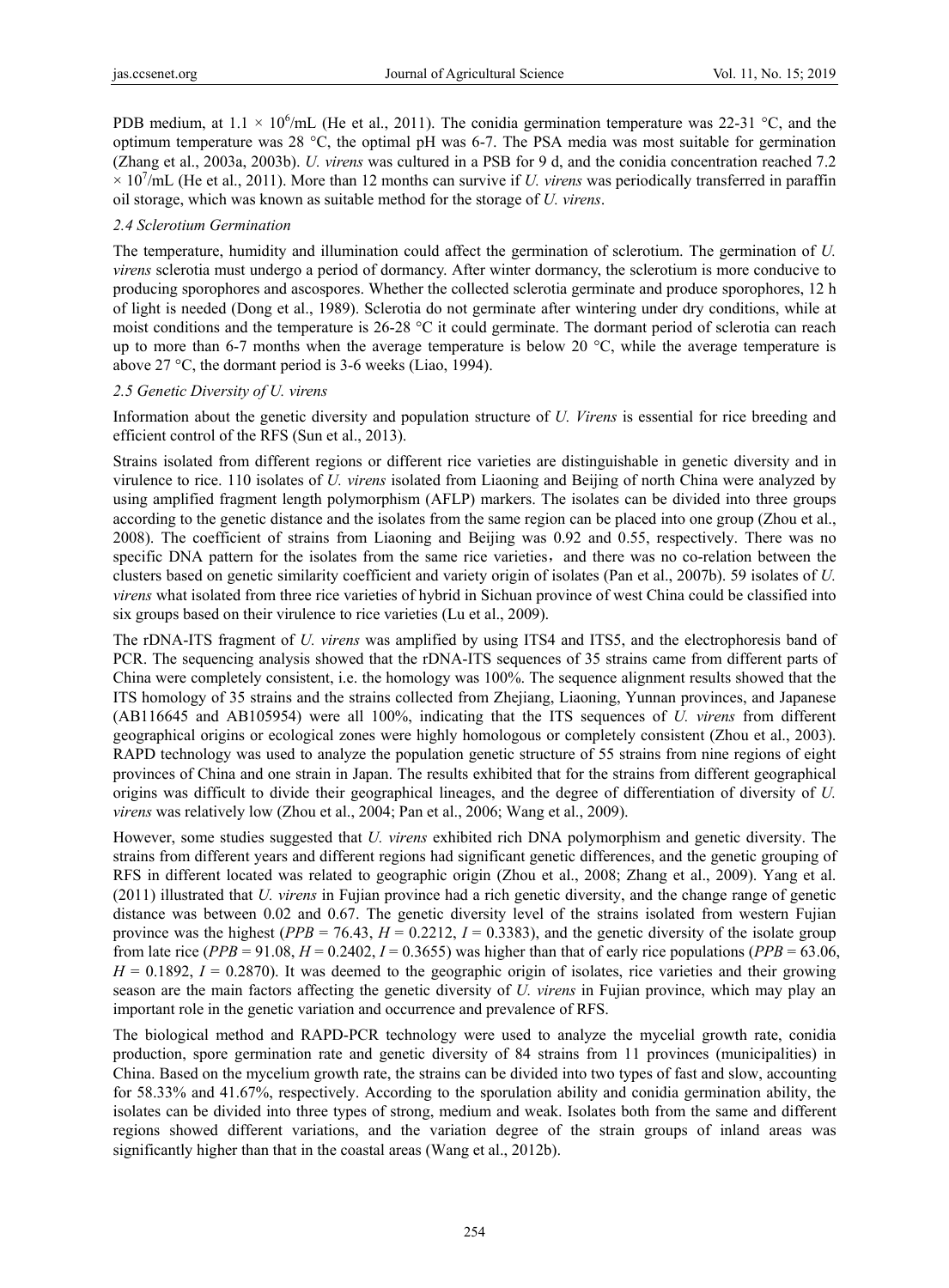The DNA genetic diversities of 60 *U. virens* strains from six *indica* rice area in Sichuan province were investigated by means of ERIC-PCR fingerprint technology with UPGMA cluster analysis and similarity analysis. At the similarity level of 0.75, the tested strains were divided into 11 genetic types. The genetic similarity of *U. virens* from the same area is higher, while from different regions showed different degrees of variation. The correlation between the varieties and genetic differences of *U. virens* was low (Zhang et al., 2009).

# *2.6 Pathogenicity of U. Virens*

Forty-six single spore of *U. virens* isolates were employed to inoculate three rice varieties of "Yue 938", "Huai 9508" and "Wuyunjing 3", which show different resistance level to RFS, to study the differentiation of the pathogenicity of *U. virens*. The response of different resistance rice varieties showed different on the same strain; similarly, the pathogenicity of different isolates to the same variety also showed significant differences, suggesting that the pathogenic differentiation of the strains of *U. virens* is significant (Chen et al., 2009; Pan et al., 2012; Yin et al., 2014).

#### *2.7 Strain-Host Interaction*

There were different viewpoints regarding whether there is interaction between the *U. virens* strains and rice varieties among different researchers. Zhang et al. (2003b) and Lu (2013) held that there were specific and significant interaction phenomena between rice varieties and strains of *U. virens*, the reasons are: (1) The pathogenicity differences of different *U. virens* strains on the same rice variety can generally be divided into three strain types of weak, moderate and strong virulence; (2) different rice varieties had different resistance to the same strain, which can be divided into the four types of moderate resistance (MR), moderate susceptible (MS), susceptible (S) and high susceptible (HS).

Jiang (2014) held that different rice varieties, showed significant difference in resistance to RFS, and there were significant pathogenicity difference among 25 *U. virens* strains. The relationship of *U. virens* strains and rice varieties could be divided into weak interaction and strong interaction, of which the weak interaction accounted for 91.3%, and the strong interaction was 8.7% (Yin et al. 2014). For example, the variety of Hui 9 was immune to strain GD1001 of *U. virens*, and the variety Jinyou 207 was susceptible to GD1001; in addition, the variety Hui 9 was susceptible to strain GZ1001 of *U. virens*, while the variety Jinyou 207 was immune to strain GZ1001. It indicates that there is strong interaction of rice varieties and *U. virens* strains of RFS (Pan et al., 2012). However, according to the Zhou et al. (2004) and Pan et al. (2006, 2007b) preliminarily concluded that there was no specific interaction between rice varieties and *U. virens*.

#### *2.8 Host Range of U. virens*

There has been no report on the host range of *U. virens* by artificial study, but the survey found that *U. virens* not only infected rice, it also infected corn and some weeds in fields, such as *Digitaria marginata*, *Panicum trypheron* and wild rice (Shetty et al., 1987; Abbas et al., 2000). It was found that there was a similar RFS pathogen on dry grass, and the two pathogens cross inoculations could lead to pathopoiesis of each other from rice and dry grass (Shetty et al., 1987). Atia (2004) reported that the weeds of barnyard grass (*Echinochloa crusgalli*) and cogongrass (*Imperata cylindrica*) in Egypt could be infected by *U. virens*. It has been reported in China that there were similar cases of RFS in *Sporobolus fertilis* (Steud.) (Li et al., 1986), and weeds with similar symptoms also discovered in paddy field weeds in many other locations (Hu et al., 2012).

#### *2.9 Molecular Detection of U. virens*

The advent of genetic transformation and several techniques have opened the possibilities for studying the interactions between plant and pathogen, including agrobacterium mediated transformation (Zhang et al., 2006) and electroporation (Tanaka et al., 2011) have been developed for the transformation of *U. virens*. A recent study utilized a transgenic strain expressing green fluorescent protein gene (GFP) (Ashizawa et al., 2012) to observe the initial infection of rice panicles before heading.

Zhou et al. (2003) designed specific primers and established a method for detection of *U. virens* with nested PCR, by using the sequences intraspecific conservative characteristics of the rDNA-ITS of ribosomal internal transcribed spacer of *U. virens*. It was found that there was attachment or infection of *U. virens* on the auricle of flag leaves at early reproductive growth stage of rice; at the same time, the *U. virens* could also be detected in the flag leaf ear of rice early reproduction growth and duckweed in the field (Zhou et al., 2006). Ashizawa et al. (2005) detected *U. virens* in the inoculated and non-inoculated rice at the booting stage, indicating that the *U. virens* spores could naturally intrude into the spike bud outer rice husk, and could attach to or infect young glume, thus suggesting that early and late booting stages of rice was an period of vadility for *U. virens* conidia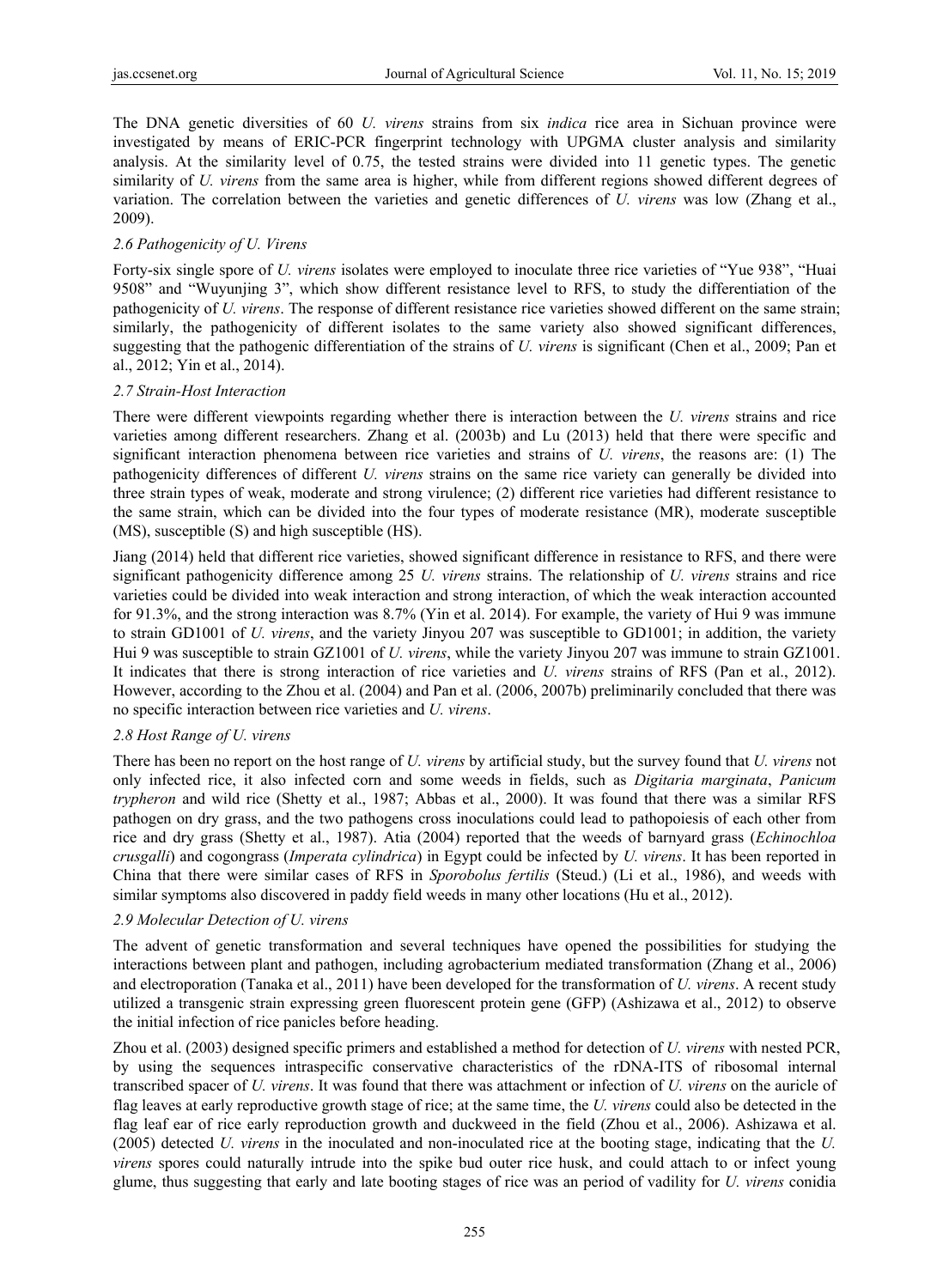infection (Chen et al., 2013). The establishment and application of these technologies laid a solid foundation for the in-depth study the regularity of *U. virens* infection, as well as rapid and accurate detection and prediction of RFS (Zhou, 2004).

A series method of high sensitivity to detect the pathogen of RFS in rice plants and soil have been developed recently, known as PCR-based (Zhou et al., 2003), nested PCR (Zhou et al., 2006) and the "real-time PCR" method (Ashizawa et al., 2010). We can use these methods to detect less than 50 fg DNA of *U. virens*, the equivalent of eight chlamydospores in a gram of soil. The real-time PCR assay for the soil samples was at least 100-fold more sensitive than the conventional and nested-PCR assays tested. It may be a useful tool for optimization of disease control strategies (Ashizawa et al., 2010).

# **3. Ustiloxins**

RFS not only caused a reduction of rice yield, increased empty grains and broken rice, decreased milled rice rate and quality of rice, but also had harm to plants and animals due to the toxins produced by *U virens*. The *U. virens* could produces large amounts of mycotoxins, the ustilotoxins (more than  $100 \text{ mg kg}^{-1}$  false smut balls) which inhibit cell division in animals and plants and thus frequently cause animal poisoning (Koiso et al., 1998; Nakamura et al., 1994; Li et al., 1995). The toxicity produced by different *U. virens* strains was quite different, the toxicity of toxin produced by white strain of *U. virens* was stronger than that of ordinary (black) strain (Bai et al., 1997). The *U. virens* of RFS is poisonous when the incidence exceeds certain degree and the grain should not be fed to animal. The chlamydospores and conidia also contaminate the rice grains and straws with their antimitotic cyclic peptides (known as ustiloxin), which are poisonous to both humans and animals (Koiso et al., 1994).

# *3.1 Research of Ustiloxins*

In the early 20<sup>th</sup> century, it was found that *U. virens* extract was toxic to rabbits and other animals. In 1933-1937, Yabuta isolated a pigment from the ether extract of *U. virens* for the first time, called Ustilaginoidin. The structure of Ustilaginoidin and its homologues were ascertained (Shibata et al., 1963; Tsuchita et al., 1987), and found that the mechanism of the action of *U. virens* was different from the mechanism of plant toxins. In the 1950s, Chinese pathologist pointed out that *U. virens* contained toxic pigment C9H6O7. Further study found that the toxin was a kind of alkaloid compound (Deng, 1989; Ma et al., 2001). Japanese scholars found that the Ustiloxins of *U. virens* was a cyclic peptide, a kind of anti-eukaryotic cell mitosis, including a 13-ring, in which there is an ether bond (Koiso et al., 1992).

Up to now, it has been found that there are two kinds of secondary metabolites of *U. virens*, one is colored fat soluble substance called "Ustilaginoidins", belongs to naphtho-pyrones; the other one is a water-soluble colorless substance called "Ustiloxins", also known as ustilazin , which is a cyclic peptide. It believed that the RFS toxin was produced by the chlamydospores of *U. virens* and the false smut (Jiang et al., 2010). There were six kinds of toxins had been isolated from *U. virens* till now, namely Ustiloxin A, B, C, D, F and E, and their molecular formulas were  $C_{28}H_{43}N_5O_{12}S$ ,  $C_{26}H_{39}N_5O_{12}S$ ,  $C_{23}H_{34}N_4O_{10}S$ ,  $C_{23}H_{34}N_4O_8$  and  $C_{21}H_{30}N_4O_8$ , respectively. Due to the fact that the isolated quantity of Ustiloxin E was too less to conduct an experiment, its structure and molecular formula were not clear (Kosio et al., 1994, 1998).

#### *3.2 Biological Activity of the Toxins of U. virens*

#### 3.2.1 Toxicity to Plants

Crude toxin of *U. virens* had strong inhibition effects on the germination of rice, wheat and maize seeds, as well as the growth of radicles and plumules. The inhibitory effect on the radicle growth is stronger than that of embryo growth and seed germination (Bai et al., 1997; Tian et al., 2000; Gao et al., 2013). Rice seeds were treated with the toxins of *U. virens*, the seeds germination of resistant varieties could be inhibited, on the contrary, the seeds germination of susceptible varieties were promoted. This suggested that there is a correlation between the inhibition ability of ustiloxins on rice seed germination and the resistance level of rice varieties (Gao et al., 2013). Ustiloxins could inhibit the mitosis of garlic root tip cells, but it did not inhibit cell elongation (Chen et al., 2004). Abbas et al. (2014) demonstrated that the extract of *U. virens* from Arkansas, USA, had almost no effect on rice seed germination, but it did exhibit toxicity to duckweed.

# 3.2.2 Toxicity to Animal

Ustiloxins of *U. virens* is a kind of cyclic peptide that resistant to mitosis of eukaryotic cells (Koiso et al., 1994), and it has a wide range of biological activity on animal cells. The active mechanism of Ustiloxins is the inhibition of mitosis of animal and plant cells (Nakamura et al., 1992; Ludueña et al., 1994; Li et al., 1995). The liver cells and renal tubular cells of mice *in vitro* were rapid necrosis after one-time injection with Ustiloxins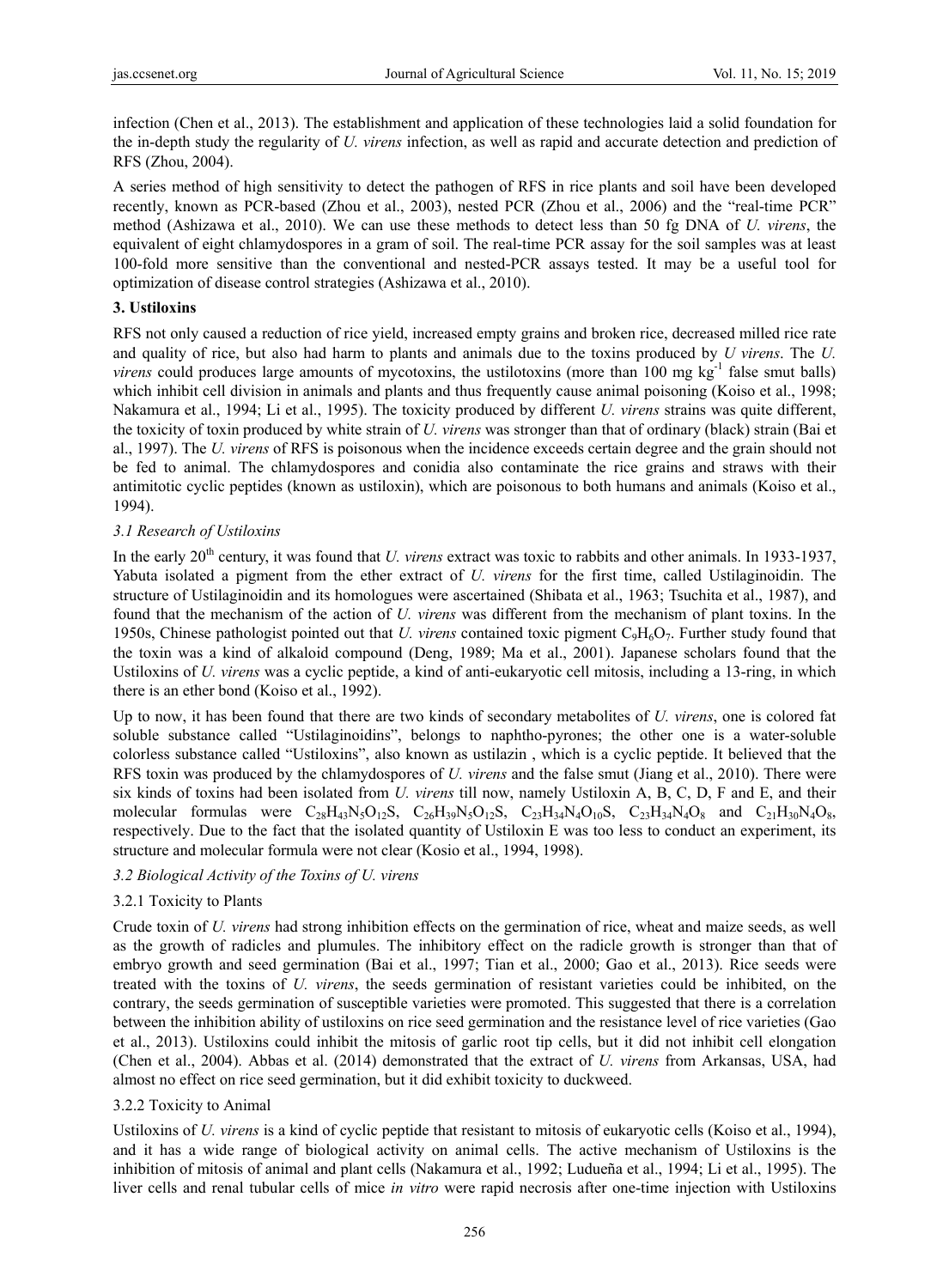(Koiso et al., 1994). It also suppressed the cell mitosis or caused abnormal mitosis, which was similar to the symptoms expressed with colchicine. Ustiloxins A and B could inhibit the mitosis of a variety of human tumor cells, it is stable to heat, and the toxicity is not destroyed by heating at 100 °C for 30 min (Chen et al., 2004).

Crude toxins of *U. virens* can caused acute, occasional necrosis of hepatocytes and renal tubular cells, followed by increased number of mitotic figures with occasional multinuclear giant cells. Erosions and ulceration of the forestomach and atrophy of the thymus were observed a week later (Nakamura et al., 1994). Feeding rabbits, chickens, mice and other animals with rice grains mixed with RFS can cause lesions of the liver, kidney and other internal organs (Shang et al., 1985; Nakamura et al., 1993; Bai et al., 1997). The pathological change of the animals' organs and/or death were caused after feeding rice grains contaminated by RFS for 35-84 d. The mortality rate of the rock roosters was 37.5%, and the lethal dose was 0.14-0.17 g RFS grains daily consumption of per kg of animal body weight, which could lead to an inability in the laying hens to lay eggs, as well as ovarian atrophy (Leng, 1984; Gao, 1992).

Feeding pigs with the feedstuff mix with 0.5% infected rice grains of RFS, it could slowed down the growth of the pigs, decreased the pigs' weight gain rate, and pathological changes of multiple organs, such as liver, kidney and spleen and other diseases were caused. It also affected sow's reproductive performance, such as ovarian hyperemia, hemorrhage; decreased the litter size, the weaning litter weight and the survival rate of piglets(Shang et al., 1985). At the same time, the phenomena of stillbirth and/or mummification of fetal and fetal malformation were also present (Huang et al., 2002). Ducks fed with rice containing 5% of RFS grains could cause hepatomegaly (Huang et al., 2002; Wang et al., 2008a). A typical example was from Shexue Township of Guizhou Province, from 1999 to 2002, 1914 livestock and poultry appeared a kind of disease with the main symptoms of diarrhea, fever, salivation, vomiting, central nervous excitement or paralysis, shortness of breath, and rapid heartbeat. The animals often died of severe dehydration and exhaustion, and the death rate reached 71.12%. It was diagnosed as feeding infected rice grains of RFS and resulting in toxin poisoning (Wu, 2004).

# *3.3 Utilization of Ustiloxins*

#### 3.3.1 Use as Resistance Screening Agent

Rice seeds of resistance varieties were treated with toxin of *U. virens*, the seeds germination could be inhibited; on the contrary, the seeds germination rate of susceptible varieties were promoted. It provided a simple and efficient method for the identification the resistance of rice varieties to false smut (Ma et al., 2007; Gao et al., 2013). The crude toxins of RFS were employed as selection pressure to screen rice resistance mutants to RFS, and the resistance of various rice varieties at the cellular level was consistent with that of the rice in fields. It suggested that it is feasible to select disease resistant mutants with the crude toxins of *U. virens* as the selection pressure.

#### 3.3.2 Anticancer Drugs

Due to the Ustiloxin A and B can inhibit the mitosis of a variety of human tumor cells (Kosio et al., 1994), it is possible to develop the fungal toxin of false smut into cancer targeted therapy drug by using modern molecular biological technique and gene engineering technology.

#### **References**

- Abbas, H. K., Sciumbato, G., & Keeling, B. (2000). First report of false smut of Corn (*Zea mays*) in the Mississippi Delta. *Plant Disease, 86*(9), 11-79.
- Abbas, H. K., Thomas, S. W., Cartwright, R. D., & Sciumbato, G. L. (2014). *Ustilaginoidea virens* infection of rice in Arkansas: Toxicity of false smut galls, their extracts and the Ustiloxin fraction. *American J of Plant Sci, 5*, 3166-3176. https://doi.org/10.4236/ajps.2014.521333
- Ahuja, S. C., & Payak, M. M. (1988). On the nomenclature of false smut fungus of rice. *Current Science India, 57*(1), 35-36.
- Ashizawa, T., & Kataoka, Y. (2005). Detection of *Ustilaginoidea virens* in rice panicles before and after heading in the field using nested-PCR technique with species-specific primers. *Jpn J Phytopathol, 71*(1), 16-19. https://doi.org/10.3186/jjphytopath.71.16
- Ashizawa, T., Takahashi, M., Arai, M., & Arie, T. (2012). Rice false smut pathogen, *Ustilaginoidea virens*, invades through small gap at the apex of a rice spikelet before heading (Fungal diseases). *J Gen Plant Pathol, 78*, 255-259. https://doi.org/10.1007/s10327-012-0389-3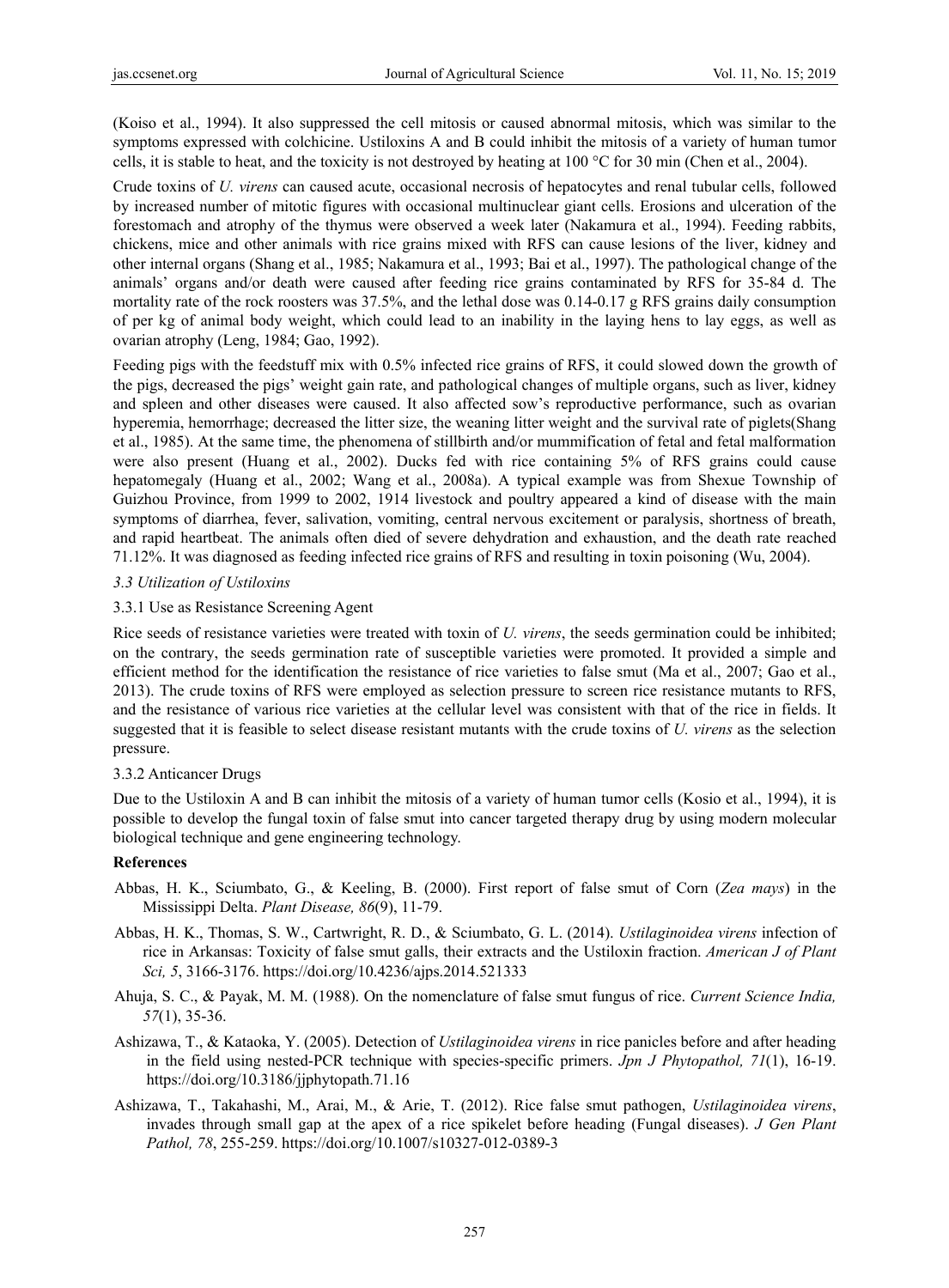- Ashizawa, T., Takahashi, M., Moriwaki, J., & Hirayae, K. (2010). Quantification of the rice false smut pathogen *Ustilaginoidea virens* from soil in Japan using real-time PCR. *Eur J Plant Pathol, 128*(2), 221-232. https://doi.org/10.1007/s10658 -010-9647-4
- Atia, M. M. M. (2004). Rice false smut (*Ustilaginoidea virens*) in Egypt. *Zeitschrift fur Pflanzenkrankheiten and Pflanzenaschutz, 01*, 71-82. https://doi.org/10.1007/BF03356134
- Bai, Y., Wang, S., Liu, X., Shi, S., Jiang, B., & Liu, S. (1997). Studies on the toxin ofrice false smut (*Ustilaginoidea virens*). *Liaoning Agri Sci, 1*, 30-33.
- Bischoff, J. F., Sullivan, R. F., Kjer, K. M., & White, J. F. (2004). Phylogenetic placement of the anamorphic tribe *Ustilaginoideae* (*Hypocreales, Ascomycota*). *Mycologia, 96*(5), 1088-1094. https://doi.org/10.1080/ 15572536.2005.11832907
- Biswas A (2001). False smut disease of rice: A review. *Environment and Ecology, 19*, 67-83.
- Chen, F., Lin, T., Gan, L., Du, Y., Ruan, H., & Yang, X. (2013). SCAR marker and PCR detection of *Ustilaginoidea viren*. *Acta Phytopathologica Sinica, 40*(6), 481-487. https://doi.org/10.3724/SP.J.1206.2013. 00017
- Chen, M. (2004). *Studies on cytochemistry of activity and pathogenicity of false smut (Ustilaginoidea viren) toxin* (Master thesis, Zhejiang University, China).
- Chen, M., & Hu, D. (2004). Activity assay, antiserum preparation and cellular location of Ustiloxins. *Acta Biologiae Experimentalis Sinica, 37*(4), 310-314.
- Chen, Z., Nie, Y., & Liu, Y. (2009). Identification of rice resistant to rice false smut and the virulence differentiation of *Ustilaginoidea virens* in Jangsu Province. *Jiangsu J of Agri Sci, 25*(4), 737-741.
- Cheng, M., Liu, H., Yan, W., Sun, Y., Hu, Y., & Han, R. (1996). Preliminary studies on the factors influencing the sporulation of Chlamydospores of *Ustilaginoidea virens* (Cke.) Tak. *in vitro*. *Jilin Agri Sci, 2*, 62-64.
- Cooke, M. C. (1878). Some extra European fungi. *Grevillea, 7*, 13-15.
- Deng, G. (1989a). Research status of rice false smut in China. *Plant Protection, 15*(6), 39-40.
- Dodan, D. S., & Singh, R. (1996). Recent advances in research on cowpea diseases. *Present Status Agri Rev, 17*(4), 227-240. https://doi.org/10.1016/S0273-1177(96)90668-7
- Dong, K., & Fu, S. (1989). Preliminary report on experiments of sclerotium germination of rice false smut pathogen (*Ustilaginoidea virens*). *J of Shenyang Agri Univ, 20*(3), 359-362.
- Fu, R. T., Ding, L., Zhu, J., Li, P., & Zheng, A. P. (2012). Morphological structure of propagules and electrophoretic karyotype analysis of false smut *Villosiclava virens* in rice. *J of Microbiology, 50*(2), 263-269. https://doi.org/10.1007/s12275-012-1456-3
- Fujita, Y., Sonoda, R., & Yaegashi, H. (1989). Inoculation with conidiospores of false smut fungi to rice panicles at booting stage. *Annals of the Phytopathological Society of Japan, 55*(5), 629-634. https://doi.org/ 10.3186/jjphytopath.55.629
- Gao, D., Tang, S., Chen, Y., & Li, Y. (2013). Correlation research of false smut pathogen (*Ustilaginoidea virens*) toxin and rice varieties' resistance. *Hunan Agri Sci, 3*, 16-17.
- Gao, J. (1992). Toxicity to chichen and rabbit of rice false smut grains. *Plant Protection, 18*(10), 52-54.
- Hashioka, Y. (1971). Rice disease in the world, VIII. Diseases due to Hypocreales, Ascomycetes (Fungal diseases, No. 5). *Riso, 20*, 235-258.
- He, H., Chen, X., Yang, X., Wu, S., Wang, L., Sopone, W., & Yuan, J. (2011). Isolation technology of single culture condition in spore and optimization of conidium rice *Ustilaginoidea virens. Guizhou Agri Sci, 39*(12), 119-121.
- Hu, D., & Wang, S. (2012). Progress and perspectives in infection mechanism of *Ustilaginoidea virens.* Scientia Agricultura Sinica, 45(22), 4604-4611.
- Huang, S., & Yu, L. (2002). Present situation of studies on rice false smut (*Ustilaginoideavirens*) in China. *Acta Agriculturae Jiangxi, 14*(2), 45-51.
- Jecmen, A. C., & TeBeest, D. O. (2015). First report of the occurrence of a white smut infecting rice in Arkansas. *J of Phytopathology, 63*(2), 138-143. https://doi.org/10.1111/jph.12263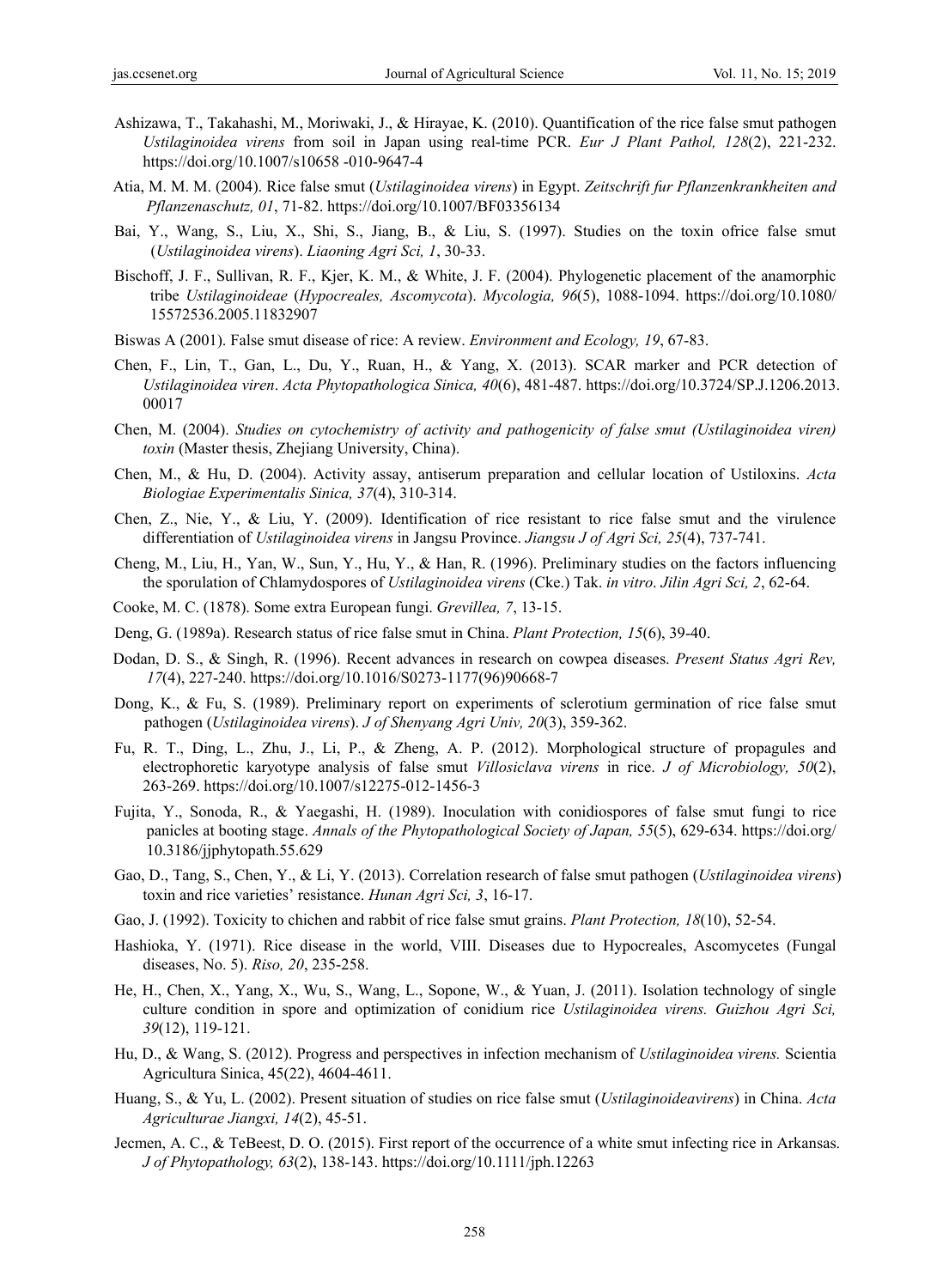- Ji, H. (2001). Preliminary study on the isolation technologies and cultivation conditions of rice false smut pathogen (*Ustilaginoidea virens*). *Heilongjiang Agri Sci, 2*, 26-27.
- Jiang, S., Tang, C., & Tan, Z. (2010). Advances on studies about false smut of rice. *Chinese J of Tropical Agri, 30*(3), 62-66.
- Jiang, X. (2014). *Studies on the virulence differentiation and influence of factors for rice false smut*  (Phytopathological Master Thesis, Huazhong Agri. Univ., China).
- Koiso, Y., Li, Y., Iwasaki, S., Hanaoka, K., Kobayashi, T., Sonoda, R., Fujita, Y., … Sato, Z. (1994). Ustiloxin, antimitotic cyclic peptides from false smut balls on rice panicles caused by *Ustilaginoidea virens. J of Antibiotics, 47*(7), 765-773. https://doi.org/10.7164/antibiotics.47.765
- Koiso, Y., Morisaki, N., Yamashita, Y., Mitusui, Y., Shirai, R., Hashimoto, Y., & Iwasaki, S. (1998). Isolation and structure of an antimitotic cyclic peptides, ustiloxin F: chemical interrelation with a homologous peptide, ustiloxin B. *J of Antibiotics (Tokyo), 51*(4), 418-422. https://doi.org/10.7164/antibiotics.51.418
- Koiso, Y., Natori, M., Iwasaki, S., Sato, S., Sonoda, R., Fujita, Y., … Sato, Z. (1992). Ustiloxin: A phytotoxin and a mycotoxin from false smut balls on rice panicles. *Tetrahedron Letters, 33*(29), 4157-4160. https://doi.org/10.1016/S0040-4039(00)74677-6
- Kronstad, J. W. (1996). Pathogenesis and sexual development of the smut fungi. *Plant-Microbe Interactions, 1*, 141-186. https://doi.org/10.1007/978-1-4613-1213-0\_5
- Lee, F. N., & Gunnell, P. S. (1992). False smut. In R. K. Webster & P. S. Gunnell (Eds.), *Compendium of rice diseases* (p. 28). St. Paul: American Phytopathological Society Press.
- Leng Qichang (1984). Preliminary report of toxicity test of rice false smut pathogen (*Ustilaginoidea virens*) to the poultry and rabbit. *Jiangxi Plant Protection, 3*, 35-38.
- Li, Y., Kang, B. J., Zhang, B. D., Lan, Y. T., Zeng, H. L., Ma, H. K., ... Li, T. F. (1986). Primary studies on rice false smut. *Guangdong Agri Sci, 4*, 45-47.
- Li, Y., Koiso, Y., Kobayashi, H., Hashimoto, Y., & Iwasaki, S. (1995). Ustiloxins, new antimitotic cyclic peptides: Interaction with porcine brain tubulin. *Biochemical Pharmacology, 49*(10), 1367-1372. https://doi.org/ 10.1016/0006-2952(95)00072-8
- Li, Y., Yin, X., Liu, Y., Yu, J., & Chen, Z. (2012). Relativity of biological characteristics and pathogenicity of *Ustilaginoidea virens*. *Acta Phytopathologica Sinica, 42*(4), 353-364.
- Liao, Q. (1994). Studies on the sclerotium of *Ustilaginoidea virens* (Cooke) Tak. *J of Yunnan Agri Univ, 9*(2), 101-104.
- Liu, A., He, N., & Wang, J. (1989). Studies on germination ability of chlamydospore of rice false smut pathogen (*Ustilaginoidea virens*). *J of Jiangxi Agri Univ, 11*(3), 29-34.
- Lu, D. H., Yang, X. Q., Mao, J. H., Ye, H. L., & Wang, P. (2009). Characterising the pathogenicity diversity of *Ustilaginoidea virens* in hybrid rice in China. *J of Plant Pathol, 91*, 443-451.
- Lu, F., Chen, Z., Chen, Y., Shi, A., Wang, F., & Zhang, H. (1996). Studies on biological characters and some uncertain key point relation to infection cycle of rice salse smut. *Jiangsu J of Agri Sci, 12*(4), 35-40.
- Lu, J. (2013). *Preliminary studies on the interaction between Ustilaginoidea virens and rice* (Phytopathological Master Thesis, Huazhong Agri Univ., China).
- Ludueña, R. F., Roach, M. C., & Prasad, V. (1994). Interaction of ustiloxin A with bovine brain tubulin. *Biochemical Pharmacology, 47*(9), 1593-1599. https://doi.org/10.1016/0006-2952(94)90537-1
- Lv, J., Liao, Q., Yang, H., & Li, H. (1994). The role of Chlamydospores in the infection course of rice false smut. *Southwest China J of Agri Sci, 7*(4), 93-97.
- Lv, R., Dai, B., & Zhou, Q. (2009). Study on the isolation technique and culture media of *Ustilaginoidea virens* (Cooke) Tak. *Hubei Agri Sci, 48*(10), 2425-2427.
- Ma, H., Liu, P., Liu, S., Chen, L., Jian, M., & Zhong, W. (2001). Preliminary study on the rough toxin of rice false smut pathogen (*Ustilaginoidea virens*). *Liaoning Agri Sci, 2*, 40-41.
- Ma, H., Zhang, L., Zhong, M., Guo, Z., Wang, X., & Chen, L. (2007). Studies on the screening of resistance mutants to rice false smut (*Ustilaginoidea virens*) by using pathogenic toxin. *J of Anhui Agri Sci, 35*(16), 4746-4747.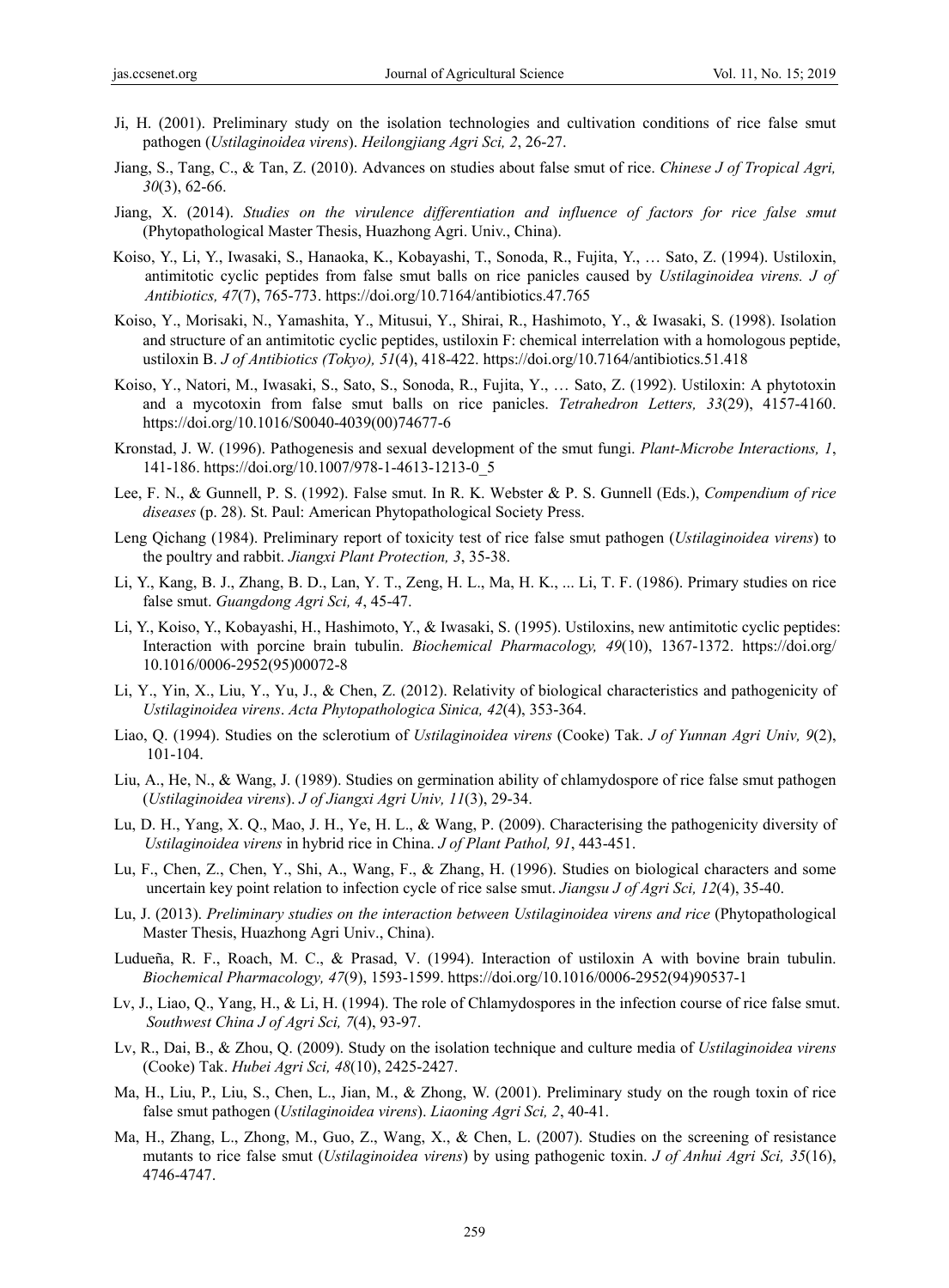Mulder, J. L., & Holliday, P. (1971). *Ustilaginoidea virens* (p. 299). Surrey, England: CAB/CMI.

- Nakamura, K. I., Izumiyama, N., Ohtsubo, K., Koiso, Y., Iwasaki, S., Sonoda, R., … Sato, Z. (1992). Lupinosis in rice caused by ustiloxin and a crude extract of fungal culture of *Ustilaginoidea virens*. *Proc Jpn Assoc Mycotoxicol, 35*, 41-43. https://doi.org/10.2520/myco1975.1992.41
- Nakamura, K. I., Izumiyama, N., Ohtsubo, K., Koiso, Y., Iwasaki, S., Sonoda, R., … Sato, Z. (1993). Apoptosis induced in the liver, kidney and urinary bladder of mice by the fungal toxin produced by Ustilaginoidea virens. *Mycotoxins, 38*, 25-30. https://doi.org/10.2520/myco1975.1993.38\_25
- Nakamura, K. I., Izumiyama, N., Ohtsubo, K., Koiso, Y., Iwasaki, S., Sonoda, R., … Sato, Z. (1994). "Lupinosis"-like lesions in mice caused by ustiloxin, produced by *Ustilaginoieda virens*: A morphological study. *Nat Toxins, 2*(1), 22-28. https://doi.org/10.1002/nt.2620020106
- Ou, S. H. (1985). False Smut (Green Smut). In S. H. Ou (Ed.), *Rice disease* (2nd ed., pp. 307-311). Commonwealth Mycology Institute, Famham Royal, UK.
- Padwick, G. W. (1950). *Manual of Rice Diseases* (pp. 88-92). Kew, UK: London: Commonwealth Mycological Institute, CAB Press.
- Pan, B., Yang, C., Yang, Z., Li, Ch., Zhu, X., Yang, J., … Tan, X. (2012). Resistant reactions of different rice varieties (lines) to different sources of rice false smut strain. *Hunan Agri Sci, 9*, 71-73.
- Pan, W., Ding, K., & Wang, K. (2007a). Studies on the biological characteristic of Anhui provincial rice false smut pathogen (*Ustilaginoidea virens*). *Anhui Agri Sci Bull, 13*(20), 95-97.
- Pan, Y., Fan, J., Fu, B., Wang, J., Xu, J., Chen, H., … Zhou, Y. (2006). Genetic diversity of *Ustilaginoidea virens* revealed by AFLP I: genetic structure of the pathogen in a field. *Acta Phytopathologica Sinica, 36*(4), 337-341.
- Pan, Y., Wang, S., Yang, H., Liu, X., Xie, X., & Zhou, Y. (2007b). Effect of rice varieties on the population structure of *Ustilaginoidea virens*. *Acta Phytopathologica Sinica, 37*(2), 214-216.
- Shang, B., Xu, S., & Wang, Y. (1985). Experiment of perniciousness to swine of rice false smut (*Ustilaginoidea virens*). *Zhejiang Agri Sci, 1*, 35-37.
- Shetty, S. A., & Shetty, H. S. (1987). Role of *Panicum trypheron* in annual recurrence of false smut of rice. *Transactions of the British Mycological Society, 88*, 409-411. https://doi.org/10.1016/S0007-1536 (87)80017-7
- Shibata, S., Obta, A., & Ogihara, Y. (1963). Metobolic products of fungi XXI on lutilaginoidins the structures of Ustilaginoidin A. *Chmical and Pharmaceutical Bulletin, 11*(9), 1174-1182. https://doi.org/10.1248/ cpb.11.1174
- Sun, X., Kang, S., Zhang, Y., Tan, X., Yu, Y., He, H., … Li, S. (2013). Genetic diversity and population structure of rice pathogen *Ustilaginoidea virens* in China. *PLoS ONE, 8*(9), 1-10. https://doi.org/ 10.1371/journal.pone.0076879
- Tanaka, E., & Tanaka, C. (2008b). Phylogenetic study of Clavicipitaceous fungi using acetaldehyde dehydrogenase gene sequences. *Mycoscience, 49*, 115-125. https://doi.org/10.1007/S10267-007-0401-5
- Tanaka, E., Ashizawa, K., Sonoda, R., & Tanaka, C. (2008a). *Villosiclava virens gen*. nov., comb. nov., teleomorph of *Ustilaginoidea virens*, the causal agent of rice false smut. *Mycotaxon, 106*(1), 491-501.
- Tanaka, E., Kumagawa, T., Tanaka, C., & Koga, H. (2011). Simple transformation of the rice false smut fungus *Villosiclava virens* by electroporation of intact conidia. *Mycoscience, 52*(5), 344-348. https://doi.org/ 10.1007/S10267-011-0115-6
- Tang, Y. X., Jin, J., Hu, D. W., Yong, M. L., Xu, Y., & He, L. P. (2012). Elucidation of the infection process of *Ustilaginoidea virens* (teleomorph: *Villosiclava virens*) in rice spikelets. *Plant Pathology, 62*(1), 1-8. https://doi.org/10.1111/j.1365-3059.2012.02629.x
- Tian, H., & Tao, J. (2000). The germinating characters of false smut chalmydospores and the influence of toxin produced by *Ustilaginoidea virens* on the growth of radicle and plumule of rice, tritici and madyis. *Southwest China J of Agri Sci, 13*(3), 113-116.
- Tsuchita, T., Sekitas, S., Koyama, K., Natoris, S., & Takahashi, A. (1987). Effect of chaetochromin A, chaetochromin D and ustilaginoidin A, bis (naphtha-γ-pyrone) derivatives, on the mouse embryolimb bud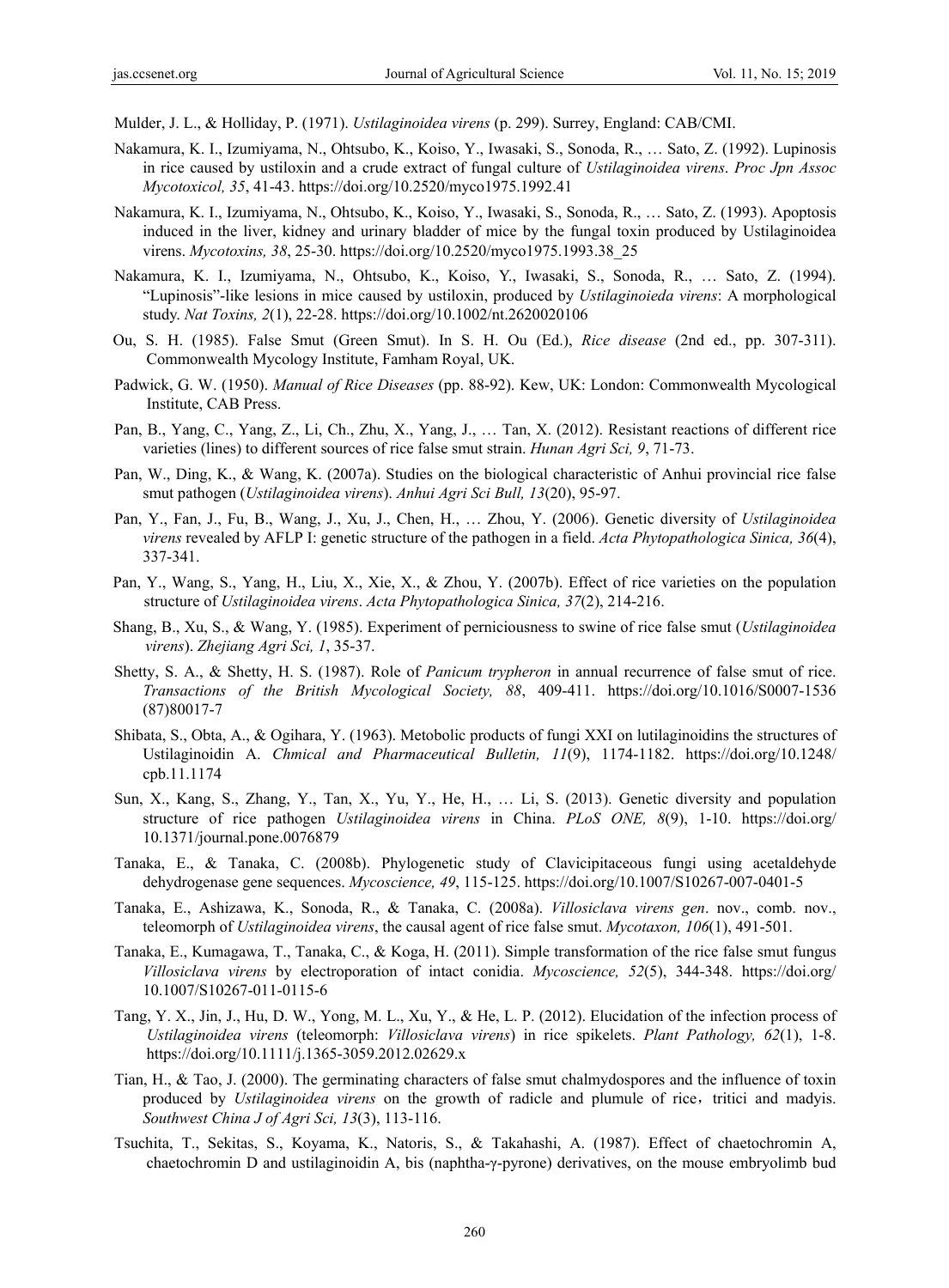and midbrain cell in culture. *Congenital Anomalies, 27*(3), 245-250. https://doi.org/10.1111/j.1741-4520. 1987.tb00707.x

- Verma, P. K., & Singh, R. A. (1988). Variations in *Claviceps oryzae sativae* the inciant of false smut of rice. *Indian PhytoPathology, 41*(1), 48-50.
- Wang, G. (1988). Studies of the factors influencing the germination of the chlamydospores of *Ustilaginoidea virens*. *Acta Phytophylacica Sinica, 15*(4), 241-245.
- Wang, G., & Li, G. (1990). Artificial culture method of rice false smut pathogen (*Ustilaginoidea virens*). *Acta Phytopathologica Sinica, 20*(1), 32.
- Wang, H., & Lin, F. (2008a). Research progress of rice false smut (*Ustilaginoidea virens*). *Acta Agriculturae Zhejiangensis, 20*(5), 385-390.
- Wang, L., Chen, L., Ding, K., & Sun, Z. (2012a). Studies of influence factors on growth and infection of rice false smut pathogen *Ustilaginoidea virens*. *J of Anhui Agri Univ, 39*(3), 470-473.
- Wang, S., Bai, Y., & Zhou, Y. (1997). Studies on the biological character of *Ustilaginoidea* albica of white rice false smut. *Acta Phytopathologica Sinica, 27*(4), 321-327.
- Wang, S., Bai, Y., Zhou, Y., Yao, J., & Bai, J. (1998). The pathogen of false smut of rice. *Acta Phytopathologica Sinica, 28*(1), 19-24. https://doi.org/10.1111/j.1745-7254.2007.00469.x
- Wang, S., Li, M., Dong, H., Liu, X., Bai, Y., & Hao, Y. (2008b). Sporulation, Inoculation Methods and Pathogenicity of *Ustilaginoidea albicans*, the Cause of White Rice False Smut in China. *J of Phytopathol, 156*, 755-757. https://doi.org/10.1111/j.1439-0434.2008.01428.x
- Wang, S., Lin, T., Gan, L., Shi, N., Yang, X., & Chen, F. (2012b). Analysis of cultural characteristics and genetic diversity of *Ustilaginoidea virens* from some regions in China. *Acta Phytophylacica Sinica, 39*(3), 217-223.
- Wang, W., & Chen, Z. (2013). Biological characterization of *Ustilaginoidea virens* with different pathogenicity. *Southwest China J of Agri Sci, 23*(6), 2301-2306.
- Wang, Y., Fan, R., Liu, B., Zhang, J., & Hu, D. (2009). Analysis of rDNA-ITS of *Ustilaginoidea virens* isolates from different geographical regions in China. *Acta Phytopathologica Sinica, 36*(5), 475-476.
- Wu, Y. (2004). Treatment of toxic livestock and poultry with rice false smut (*Ustilaginoidea virens*) toxin by using integration of traditional Chinese medicine and Western medicine. *Medicine Journal of Chinese Veterinarian, 5*, 31-32.
- Yang, X., Wang, S., Yao, J., Du, Y., & Chen, F. (2011). Analysis of genetic diversity of *Ustilaginoidea virens* from Fujian province based on RAPD markers. *Journal of Agricultural Biotechnology, 19*(6), 1110-1119.
- Yin, X., Chen, Z., Yu, J., Nie, Y., Yu, M., & Liu, Y. (2014). Identification of regional test for rice resistance to rice false smut and virulence differentiation of *Ustilaginoidea virens* in Jiangsu province. *Southwest China J of Agri Sci, 27*(4), 1459-1465.
- Zhang, J., Chen, Z., Zhang, B., Liu, Y., & Lu, F. (2003c). Study on morphologyof *Ustilaginoidea virens*. *Acta Phytopathologica Sinica, 33*(6), 517-523.
- Zhang, J., Zhang, B., Chen, Z., Liu, Y., & Lu, F. (2003a). Study on biology of conidia of *Ustilaginoidea virens*. *Acta Phytopathologica Sinica, 33*(1), 44-47.
- Zhang, J., Zhang, B., Chen, Z., Liu, Y., & Lu, F. (2003b). Preliminary study on inoculation method of rice false smut and its effect. *Chinese J Rice Sci, 17*(4), 390-392.
- Zhang, M., Li, J., Liu, J., Song, W., & Dai, H. (2009). Preliminary analysis of genetic diversity of Ustilaginoidea virens strains of indica rice from Sichuan Province. *Acta Phytopathologica Sinica, 36*(2), 113-118.
- Zhang, Z. (1988). *Plant pathogens mycology*. Chengdu, Sichuan Science and Technology Press.
- Zhang, Z., Du, X. F., Chai, R. Y., Mao, X. Q., Qiu, H. P., Wang, Y. L., … Sun, G. (2006). Agrobacterium tumefaciens-mediated transformation of the pathogen of *Ustilaginoidea virens*. *Chinese J Rice Sci, 20*(4), 440-442.
- Zhou, Y. (2004). Specific and sensitive detection of the fungal pathogen *Ustilaginoidea virens* by nested PCR. *Mycosystema, 23*(1), 102-108.